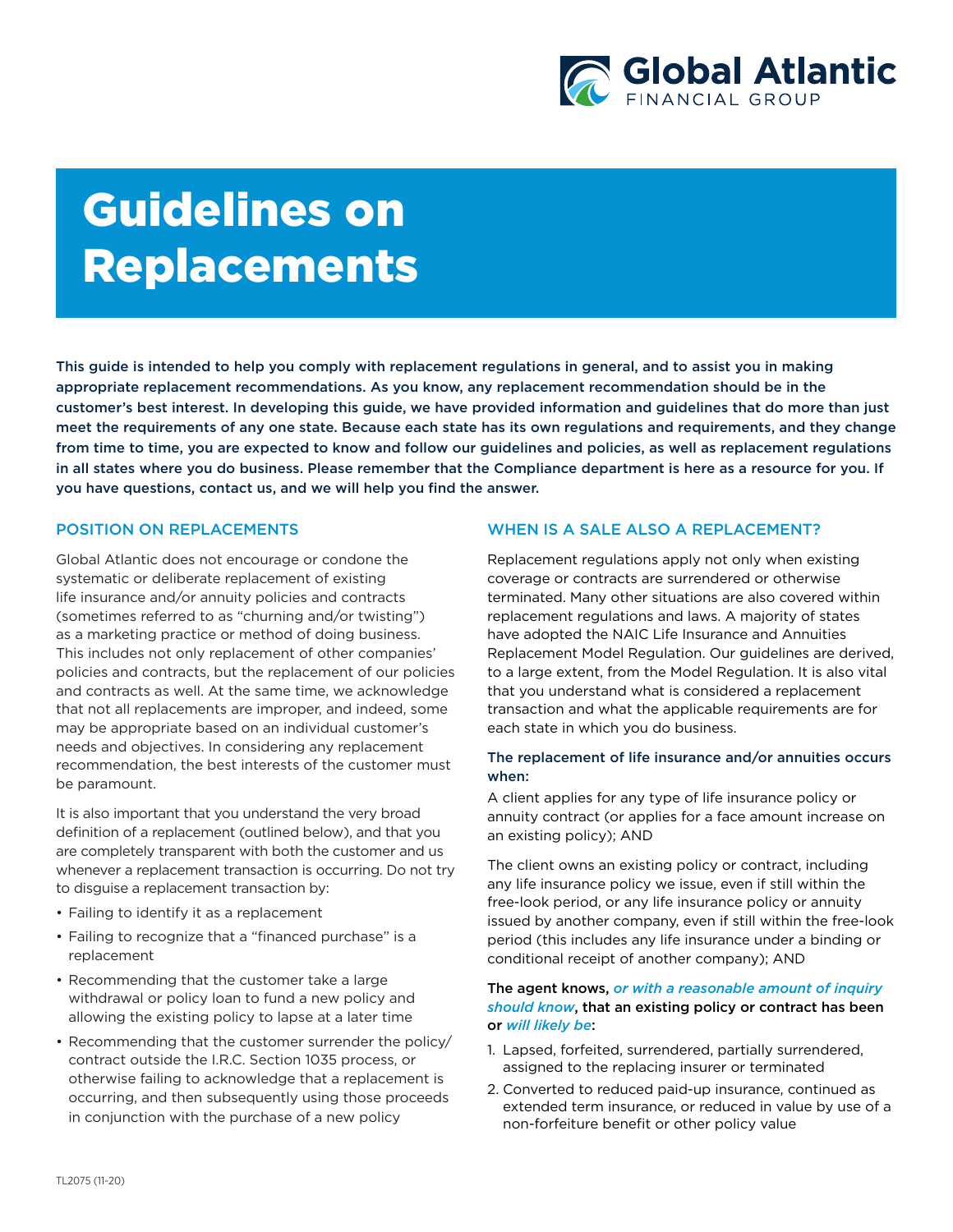- 3. Amended to effect either a reduction in benefits or in the term of coverage
- 4. Reissued with any reduction in cash values
- 5.Used in a "financed purchase"

The rules apply even if an existing life insurance policy is being replaced by an annuity, and vice-versa.

Again, it is critical that you understand there is a broad definition under the Model Regulation and it applies not just to full surrenders of life insurance policies or annuity contracts, but also extends to new policies or contracts purchased with *any* funds (e.g. withdrawals or partial surrenders) from existing policies or contracts.

The Model Regulation Replacement Form is very instructive in this regard. It presents two key questions:

- 1. Are you considering discontinuing making premium payments, surrendering, forfeiting, assigning to the insurer, or otherwise terminating your existing policy or contract? **QYES QNO**
- 2. Are you considering using funds from your existing policies or contracts to pay premiums due on the new policy or contract?  $\Box$  YES  $\Box$  NO

Note from Question #1 that, in addition to life-to-life replacements and annuity-to-annuity replacements, the regulation also applies to life-to-annuity replacements and annuity-to-life replacements.

Note also that Question #2 underscores the fact that any time you use any funds from an existing policy or contract to pay premiums on a new policy or contract, you have a replacement situation.

Under the NAIC Life Insurance and Annuities Replacement Model Regulation, a so-called "financed purchase" is included in the definition of a replacement transaction. A financed purchase is described as "the purchase of a new policy involving the actual or intended use of funds obtained by the withdrawal or surrender of, or by borrowing from, values of an existing policy to pay all or part of any premium or payment due on the new policy."

## Further, the Model Regulation provides that:

*"For purposes of a regulatory review of an individual transaction only, if a withdrawal, surrender, or borrowing involving the policy values of an existing policy is used to pay premiums on a new policy owned by the same policyholder and issued by the same company, within 4 months before or 13 months after the effective date of the new policy, it will be deemed prima facie evidence of the policyholder's intent to purchase the new policy with existing policy values."*

# SUITABILITY OF REPLACEMENTS

In order to determine if a replacement is beneficial to the client, you and your client together should look at all aspects of the new policy or contract compared to the old policy or contract as well as the financial needs and objectives of the client. If the benefits of the replacement appear to be in the best interests of the client on both a short-term and long-term basis, the replacement *may* be justified.

#### Factors to Consider Before Recommending a Replacement:

The foundation for any replacement transaction must be that the agent's recommendation is in the best interests of the customer. With each replacement transaction, an agent should be able to show that alternatives to replacement were discussed with the customer and that there is a demonstrable benefit to the customer from the replacement recommendation. The considerations for and evaluation of a replacement transaction are inextricably tied to suitability. And, it's important to remember – "newer isn't necessarily better."

Before recommending a replacement, always obtain proper documentation of the existing coverage. This may include an in-force illustration, annual statement, or a letter from the existing company.

Considerations for life insurance replacements are somewhat different from those for annuity replacements. Before recommending a replacement, be sure to obtain up-to-date information regarding the existing life insurance policy or annuity contract, and compare and contrast the existing coverage with the proposed product. The agent should take a number of factors into consideration including the following:

#### Life Insurance-to-Life Insurance Replacements:

- Underwriting classification of existing policy
- Underwriting classification decision on proposed policy
- Original issue age vs. attained age
- Death benefit provided by existing policy
- Death benefit provided by proposed policy
- Surrender charges incurred if existing policy is replaced
- Surrender charges of proposed policy (duration and amount)
- Guaranteed and non-guaranteed values
- Use of 1035 exchange process to prevent taxable gain, preserve carryover of cost basis
- Tax implications for the client (including discharge of outstanding policy loan)
- Policy Charges including Cost of Insurance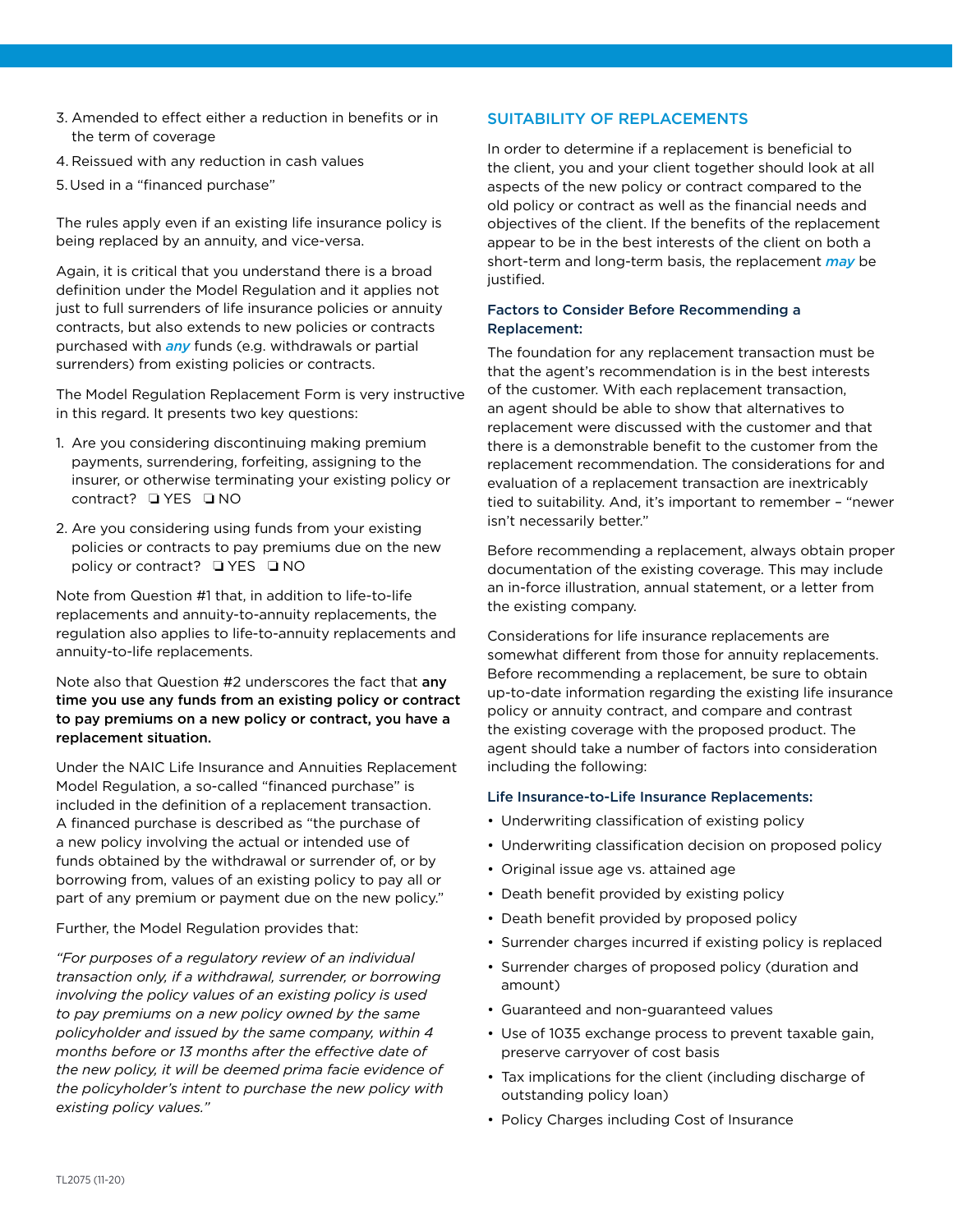- Available riders and their associated costs/benefits
- Matching ownership/beneficiary arrangements
- Financial status of client
- Retirement income needs of client
- Policy loan interest rates (both current and guaranteed)

#### Annuity-to-Life Insurance Replacements:

- Not a tax-free exchange under I.R.C. Section 1035
- Identified need for life insurance/objective to be accomplished
- Has the original need/objective for the annuity disappeared/changed
- Age of applicant at time of purchase
- Can life insurance be issued on a favorable underwriting basis
- Can the customer meet the ongoing premium payment obligation

#### Annuity to Annuity Replacements:

- Surrender charges incurred if current policy is replaced
- Market Value Adjustment on surrendered policy
- Surrender charges of proposed policy (duration and amount)
- Guaranteed and non-guaranteed values
- Death benefit provisions
- "Free" withdrawal amounts and limitations
- Financial status of customer
- Retirement income needs of customer
- Liquidity needs of the customer
- Flexibility of income/annuitization provisions
- Available riders and their associated costs/benefits
- Use of 1035 exchange process to prevent taxable gain, preserve carryover of cost basis

#### Life Insurance to Annuity Replacements:

- Health of insured (especially if short life expectancy)
- Purpose for the proposed annuity (income needs vs. legacy for heirs)
- Beneficiaries will receive substantially less upon death of insured
- Loss of tax-free death benefit
- Loss of non-taxable (FIFO) withdrawals
- Clear disclosure of annuity surrender charges/other liquidity limitations
- Use of 1035 exchange process to prevent taxable gain, preserve carryover of cost basis

# ALTERNATIVES TO REPLACEMENTS

You should always consider whether alternative solutions to your client's needs and objectives will work instead of replacing existing coverage. In any case, you should present other options to your client to weigh against replacement. These options may include, but are not limited to:

- Leaving existing coverage in place, and purchasing a new policy to meet additional needs
- Finding out if the client qualifies for an improved rating classification on the existing policy. This may provide lower premiums and increased cash values
- Exploring whether there are allowable adjustments to death benefits, premiums, etc., on flexible type policies
- Reviewing and/or choosing other dividend options, if applicable
- Using dividends for paid-up additions or to pay off existing loans
- Partially surrendering a policy to pay off an existing loan
- If allowed, changing a current policy to the paid-up option and using premium saved to purchase a new policy

NOTE: Although some of these options may still constitute replacement transactions, they may represent more suitable recommendations for the customer.

## AGENT RESPONSIBILITIES

The NAIC Life Insurance and Annuities Replacement Model Regulation requires additional duties for agents in states which have adopted it:

- You must ask the applicant if he/she has any existing policies or contracts even if no replacement is proposed
- You must complete the replacement disclosure form ("Important Notice: Replacement of Life Insurance or Annuities") and obtain the signature of the applicant
- You must ask the applicant if he/she would like the replacement disclosure form to be read aloud
- You must sign the form as well
- You must provide a copy of the signed form to customer at time of application
- You must provide copies of all sales materials that you used in the sales process to the customer at time of application
- You must certify to us that you left all sales materials used with the applicant (owner)